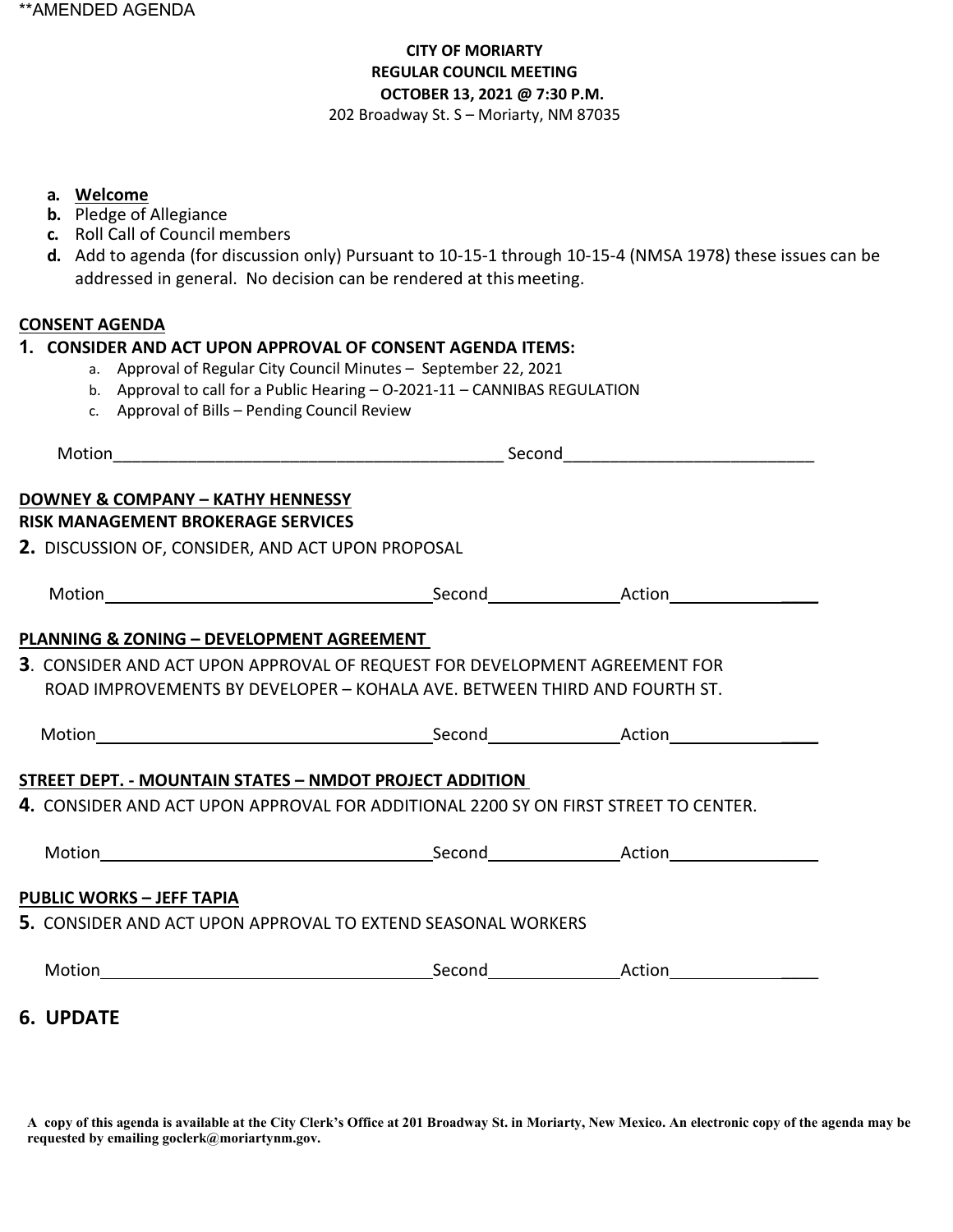# **F&A – SHEILA MURPHY**

| 7. CONSIDER AND ACT UPON APPROVAL TO RE-ADVERTISE FOR PLANNING & ZONING, |
|--------------------------------------------------------------------------|
| EVENT STAFF, MUSEUM, AND PUBLIC WORKS                                    |

|                                                                                                                                                                                 | 8. CONSIDER AND ACT UPON APPROVAL TO PAY REMAINING CASELLE BALANCE FOR NEW PROGRAM FROM<br><b>GENERAL FUND - NOT BUDGETED</b>    |  |  |  |  |  |  |  |
|---------------------------------------------------------------------------------------------------------------------------------------------------------------------------------|----------------------------------------------------------------------------------------------------------------------------------|--|--|--|--|--|--|--|
|                                                                                                                                                                                 |                                                                                                                                  |  |  |  |  |  |  |  |
|                                                                                                                                                                                 | <b>AIRPORT - ROBERT HUDSON</b>                                                                                                   |  |  |  |  |  |  |  |
|                                                                                                                                                                                 | 9. CONSIDER AND ACT UPON APPROVAL OF PURCHASE IN EXCESS OF \$5,000 - UNDER COOPERATIVE<br>AGREEMENT FOR REPAIR OF AIRPORT LIGHTS |  |  |  |  |  |  |  |
|                                                                                                                                                                                 |                                                                                                                                  |  |  |  |  |  |  |  |
|                                                                                                                                                                                 | AIRPORT - JORDI KANDARIAN<br>10. DISCUSSION OF AIRPORT - PUCHASE OF FUEL FARM<br><b>STAFF UPDATES</b>                            |  |  |  |  |  |  |  |
|                                                                                                                                                                                 | <b>CLOSED SESSION</b>                                                                                                            |  |  |  |  |  |  |  |
| 16. Pursuant to SS10-15-1-H (8) Discussion of, purchase, acquisition, and disposal, of real property or water rights by<br>the public body - Regarding Moriarty Industrial Park |                                                                                                                                  |  |  |  |  |  |  |  |
|                                                                                                                                                                                 |                                                                                                                                  |  |  |  |  |  |  |  |
|                                                                                                                                                                                 | 17. OPEN SESSION                                                                                                                 |  |  |  |  |  |  |  |
|                                                                                                                                                                                 | <b>18. RECORD ACTIONS</b>                                                                                                        |  |  |  |  |  |  |  |
|                                                                                                                                                                                 | 19. ADJOURN                                                                                                                      |  |  |  |  |  |  |  |

#### **ADJOURN**

**A copy of this agenda is available at the City Clerk's Office at 201 Broadway St. in Moriarty, New Mexico. An electronic copy of the agenda may be requested by emailing goclerk@moriartynm.gov.**